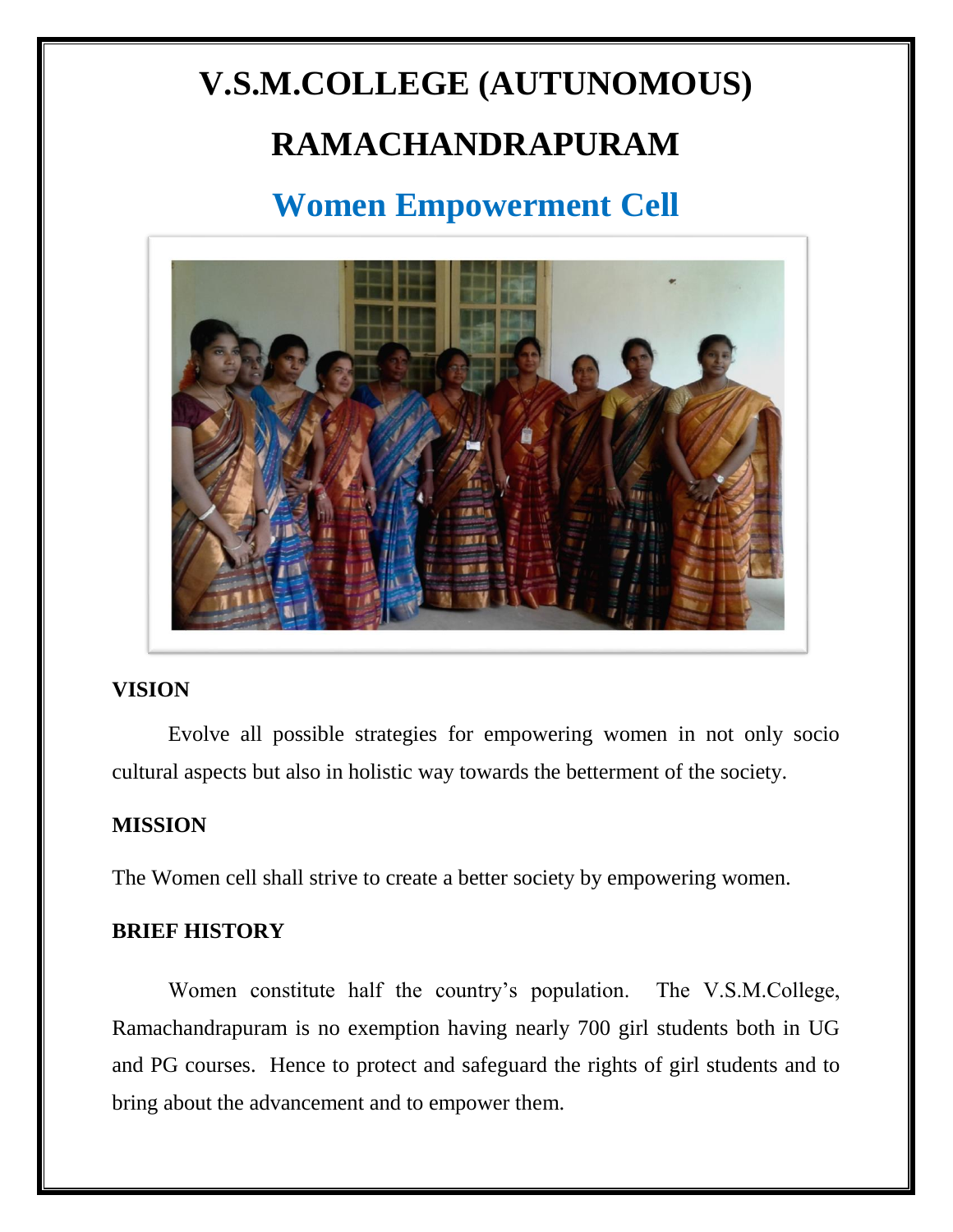#### **OBJECTIVES OF WEC:**

- To create social awareness about the problems of women and in particular regarding gender discrimination.
- To develop the self confidence of Women.
- To guide about Women Welfare Laws.
- To assert the importance of spiritual, economic, social, racial and gender equality.
- To highlight the importance of health and hygiene.
- To directs Women's role in the society. To develop multidisciplinary approach for the overall personality development.
- To organize seminars, workshops relating to women development.
- To prevent sexual harassment and to promote general well-being of female students, teaching and non teaching women staff of the College.
- To provide and maintain a dignified, congenial working environment for women employees and students, where they can work, study and explore their potential to the fullest.

#### **Activities:**

- Create social awareness about the problems of women and in particular regarding gender discrimination.
- Encourage participation of working in the area of women's development in the activities of the Cell.
- Organize seminars, workshops for creating general awareness and orientation of students, teachers, and non-teaching staff for their active and sustained participation in the activities of Cell.
- Organize various types of training programmes and create awareness about self-employment schemes for the encouragement of self-reliance among women.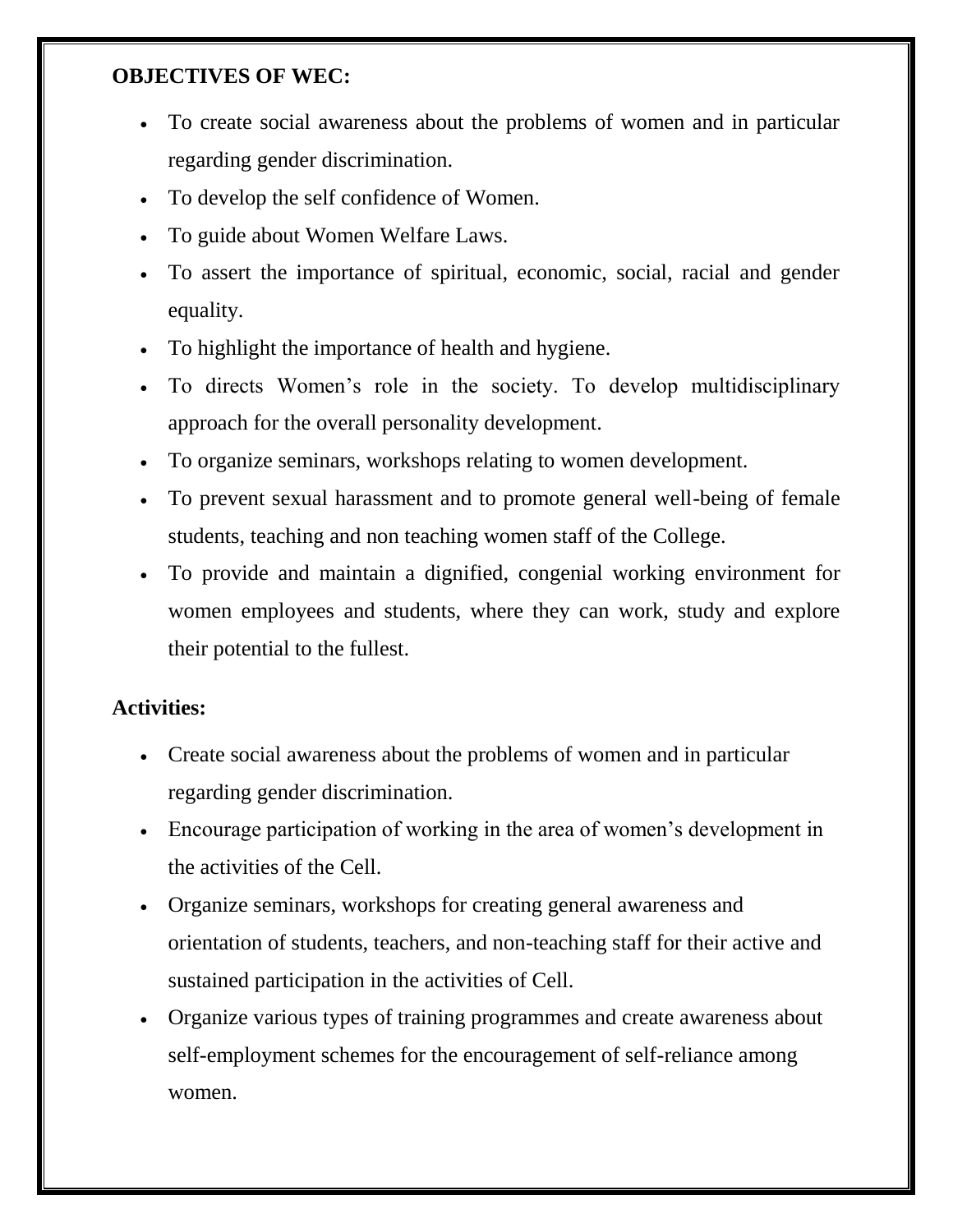#### **Roles and Functions:**

- To encourage involvement through academic, cultural and outreach activities such as talks, seminars, workshops.
- To become a resource centre for women and provide a forum for exchange of ideas.
- To review safety and security measures for female employees and girl students.
- The cell intends to bring girl students to the forefront of different activities in the college by offering various facilities and benefits to them. It provides a platform for the female students to explore their co-curricular abilities.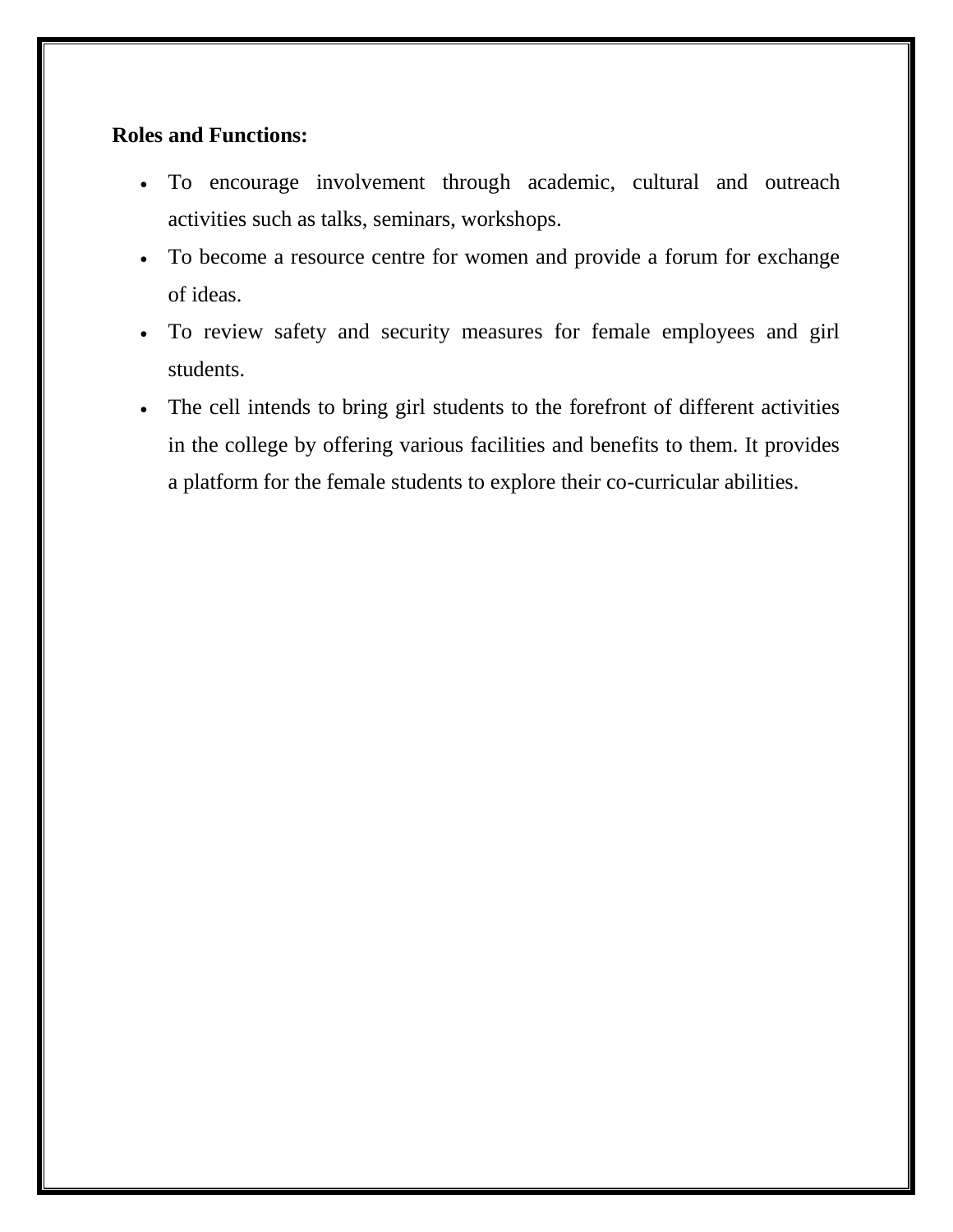## **V.S.M.COLLEGE(AUTUNOMOUS)**

### **RAMACHANDRAPURAM**

### **Women Empowerment Cell**

#### **ANNUAL REPORT:: 2015-2016**

| S.No           | <b>IMPORTANT DAY</b>         | <b>ACTIVITY</b>        | <b>ACHIEVEMENT</b>    | <b>RESPONSE</b>  |
|----------------|------------------------------|------------------------|-----------------------|------------------|
| 1              | International womens day     | Guest Lecture on       | Dr.Ch.Kavita          | 112 Students     |
|                | $(8-3-2016)$                 | Pre natal              | gynecologist,         | attended         |
|                |                              | conception and         | Kamala nursing        | Interaction      |
|                |                              | diagnostic and         | home                  | session          |
|                |                              | Food and Nutrition     | Ramachandrapuram      | conducted        |
| $\overline{2}$ | International women          | Speech by R.J.D        | Interaction session   | 12 Faculty       |
|                | Teachers Day $(3-1-2016)$    | Dr.Gangeswara          | conducted among       | <b>Members</b>   |
|                |                              | Rao                    | women faculty         | Attended         |
|                |                              |                        | members               |                  |
| $\overline{3}$ | Rangoli Competiton           | Competiton             | Prizes given to $1st$ | 20 Students      |
|                | $(9-1-2016)$                 | <b>Conducted Among</b> | and $2nd$ place       | participated     |
|                |                              | the Students           | winners               |                  |
|                |                              | through Samskara       |                       |                  |
|                |                              | <b>Bharati</b>         |                       |                  |
| $\overline{4}$ | Free Blood Group and         | Awareness              | Training camp         | 52 Girl Students |
|                | Haemogloben Check-up         | program on health      | conducted under       | Attended         |
|                |                              | and hygiene            | the guidance of       |                  |
|                |                              | conducted by Deva      | Senior faculty        |                  |
|                |                              | Priya                  | members of            |                  |
|                |                              | Asst.Professor         | Zoology               |                  |
|                |                              | Zoology                |                       |                  |
| 5              | Guest Lecture on Women       | <b>Guest Lecture</b>   | Examples given by     | 25 Students      |
|                | in the society $(15-9-2016)$ | given by               | the guest through     | attended         |
|                |                              | Smt.N.Naga Mani,       | Literature to create  | interaction      |
|                |                              | Lecturer in            | awareness among       | sesson           |
|                |                              | Sanskrit               | girls students        | conducted        |
|                |                              | A.S.D.College          |                       |                  |
|                |                              | Kakinada               |                       |                  |
| 6              | Save Girl                    | Drawing                | Prizes distributed to | 10 Students      |
|                |                              | competition            | winners               | attended         |
| 7              | Women Empowerment            | <b>Essay Writing</b>   | Prizes distributed to | 20 Students      |
|                |                              | competition            | winners               | attended         |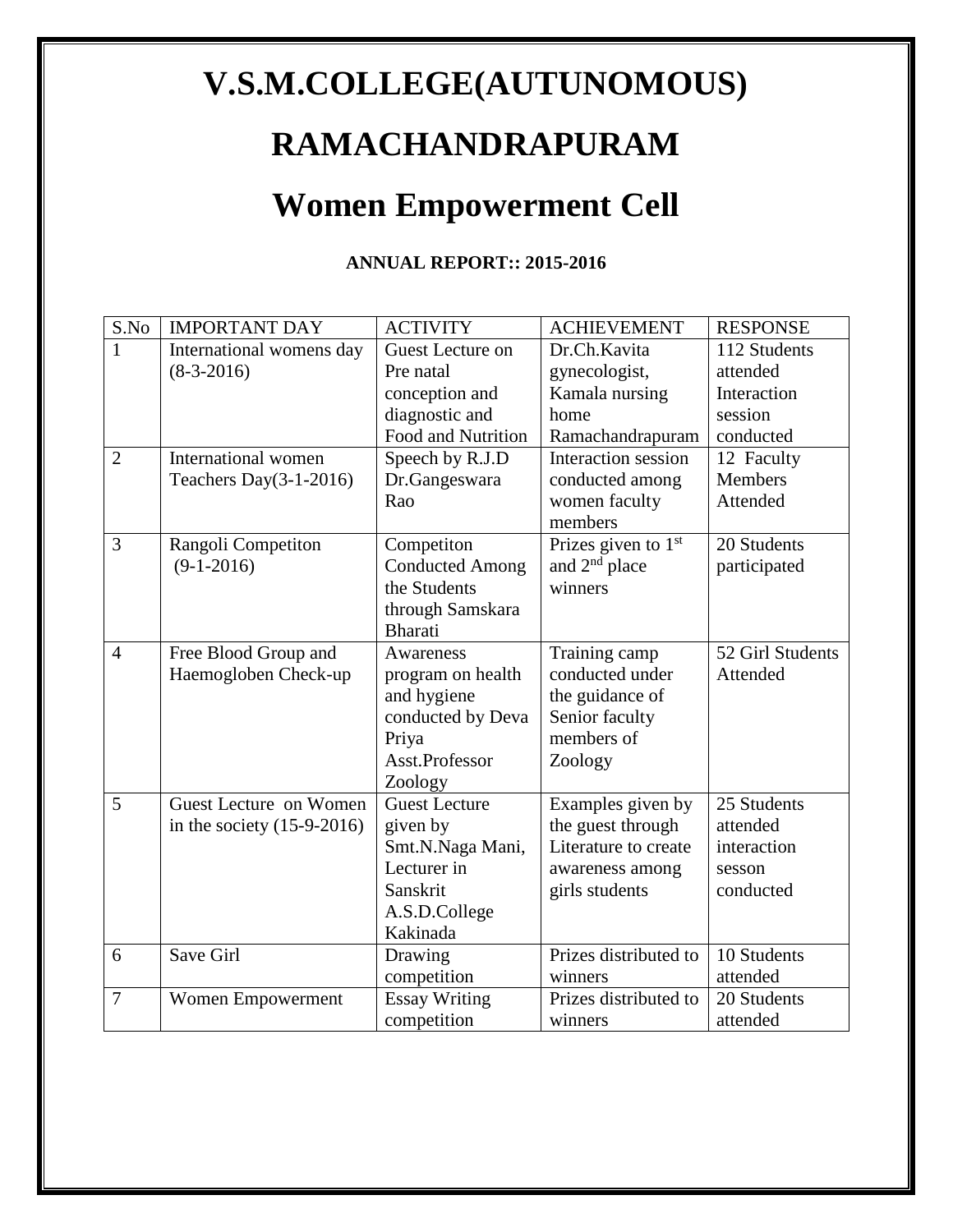# **V.S.M.COLLEGE (AUTUNOMOUS)**

### **RAMACHANDRAPURAM**

### **Women Empowerment Cell**

#### **ANNUAL REPORT:: 2016-2017**

| S.No           | <b>IMPORTANT DAY</b>         | <b>ACTIVITY</b>         | <b>ACHIEVEMENT</b>    | <b>RESPONSE</b>  |
|----------------|------------------------------|-------------------------|-----------------------|------------------|
| $\mathbf{1}$   | International womens day     | Guest Lecture on        | Dr.Sk kaseembi        | 48 Students      |
|                | $(8-3-2017)$                 | <b>Women Rights</b>     | Reader in Hindi       | attended         |
|                |                              |                         | P.R.Government        | Interaction      |
|                |                              |                         | College Kakinada      | session          |
|                |                              |                         |                       | conducted        |
| $\overline{2}$ | International women          | Challenges faced        | Interaction           | 22 Faculty       |
|                | Teachers Day $(3-1-2017)$    | by the Female           | session conducted     | Members          |
|                |                              | <b>Employee at Work</b> | among women           | Attended         |
|                |                              | place                   | faculty members       |                  |
| 3              | Rangoli Competiton           | Competiton              | Prizes given to $1st$ | 25 Students      |
|                | $(9-1-2017)$                 | <b>Conducted Among</b>  | and $2nd$ place       | participated     |
|                |                              | the Students            | winners               |                  |
|                |                              | through Samskara        |                       |                  |
|                |                              | <b>Bharati</b>          |                       |                  |
| $\overline{4}$ | Free Blood Group and         | Awareness program       | Training camp         | 62 Girl Students |
|                | Haemogloben Check-up         | on health and           | conducted under       | Attended         |
|                |                              | hygiene conducted       | the guidance of       |                  |
|                |                              | by Zoology              | Senior faculty        |                  |
|                |                              | Department              | members of            |                  |
|                |                              |                         | Zoology               |                  |
| 5              | Guest Lecture on Women       | <b>Guest Lecture</b>    | Examples given        | 25 Students      |
|                | in the society $(15-9-2017)$ | given by                | by the guest          | attended         |
|                |                              | Smt.N.Naga Mani,        | through Literature    | interaction      |
|                |                              | Lecturer in Sanskrit    | to create             | sesson           |
|                |                              | A.S.D.College           | awareness among       | conducted        |
|                |                              | Kakinada                | girls students        |                  |
| 6              | Save Girl                    | Drawing                 | Prizes distributed    | 10 Students      |
|                |                              | competition             | to winners            | attended         |
| $\overline{7}$ | Women Empowerment            | <b>Essay Writing</b>    | Prizes distributed    | 20 Students      |
|                |                              | competition             | to winners            | attended         |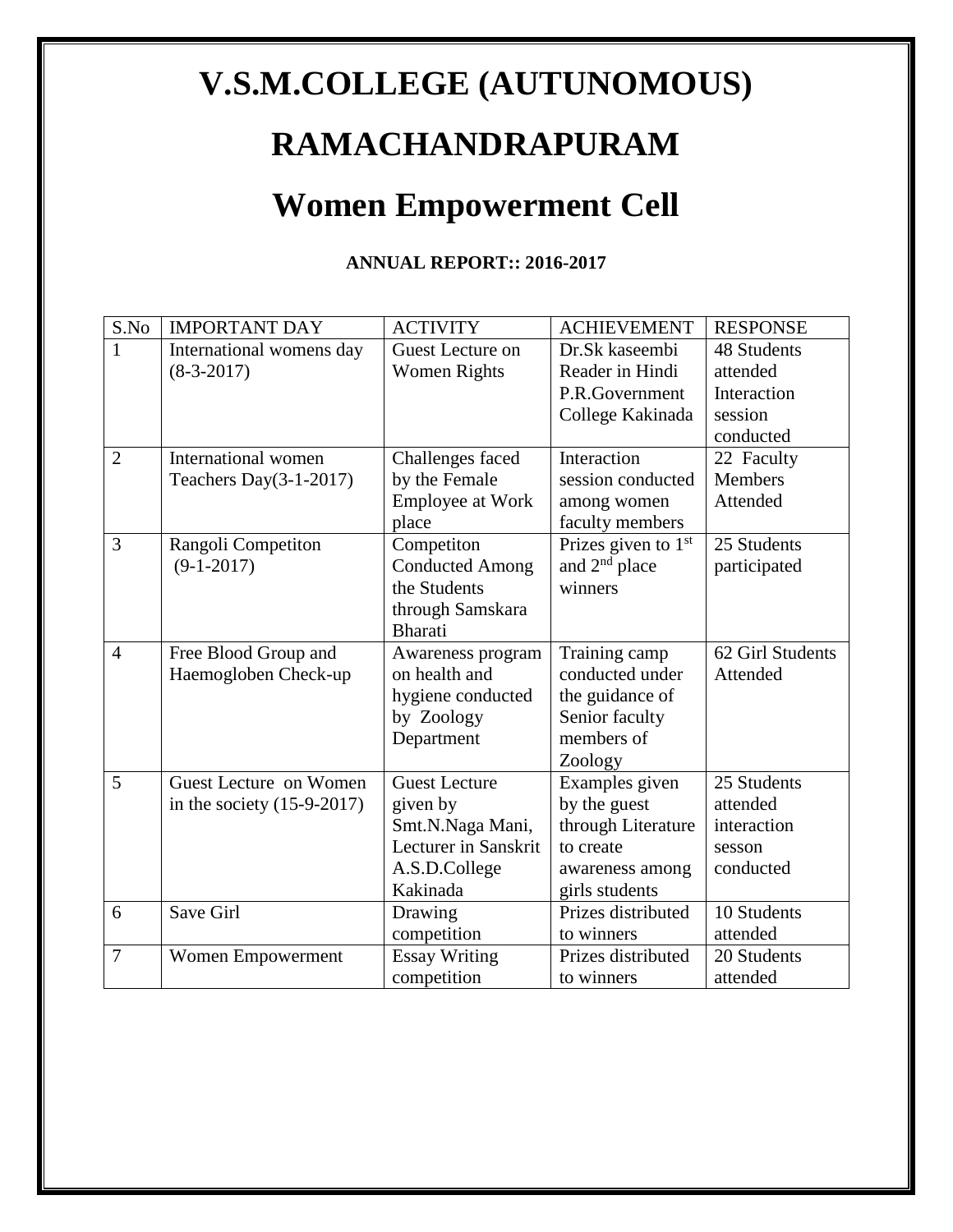### **V.S.M.COLLEGE (AUTUNOMOUS)**

### **RAMACHANDRAPURAM**

# **Women Empowerment Cell**

#### **ANNUAL REPORT:: 2017-2018**

| S.No           | <b>IMPORTANT DAY</b>                                | <b>ACTIVITY</b>                                                                             | <b>ACHIEVEMENT</b>                                                                             | <b>RESPONSE</b>                                                 |
|----------------|-----------------------------------------------------|---------------------------------------------------------------------------------------------|------------------------------------------------------------------------------------------------|-----------------------------------------------------------------|
| 1              | International womens day<br>$(8-3-2018)$            | Guest Lecture on<br>Women's Equality                                                        | Dr.K.Vijaya<br>Lakshmi<br>Rtd Reader in<br>Telugu V.S.M.<br>College<br>Ramachandrapuram        | 112 Students<br>attended<br>Interaction<br>session<br>conducted |
| $\overline{2}$ | International women<br>Teachers Day $(3-1-2018)$    | Challenges faced<br>by the Female<br>Employee at Work<br>place                              | Interaction session<br>conducted among<br>women faculty<br>members                             | 15 Faculty<br>Members<br>Attended                               |
| $\overline{3}$ | Rangoli Competiton<br>$(9-1-2018)$                  | Competiton<br><b>Conducted Among</b><br>the Students<br>through Samskara<br><b>Bharati</b>  | Prizes given to 1 <sup>st</sup><br>and 2 <sup>nd</sup> place<br>winners                        | 18 Students<br>participated                                     |
| $\overline{4}$ | Free Blood Group and<br>Haemogloben Check-up        | Awareness<br>program on health<br>and hygiene<br>conducted by<br>Zoology<br>Department      | Training camp<br>conducted under<br>the guidance of<br>Senior faculty<br>members of<br>Zoology | 50 Girl Students<br>Attended                                    |
| 5              | Employability through<br>Maggam work                | Awareness<br>program on Hand<br>works conducted<br>by E.Menakshi<br>Lecturer in<br>commerce | Training camp<br>conducted                                                                     | 32 Girl Students<br>Attended                                    |
| 6              | Out Reach Programme<br>$(10-2-2017$ to $12-2-2017)$ | <b>Women Parliament</b><br>Amravati                                                         | Attended<br>interaction sessions                                                               | 11 Students 2<br>faculty<br>members<br>participated             |
| $\overline{7}$ | Women Empowerment                                   | <b>Essay Writing</b><br>competition                                                         | Prizes distributed to<br>winners                                                               | 20 Students<br>attended                                         |
| 8              | Kalari pattu                                        | Self defense tips                                                                           | <b>Safety Precautions</b>                                                                      | 25 Students<br>attended                                         |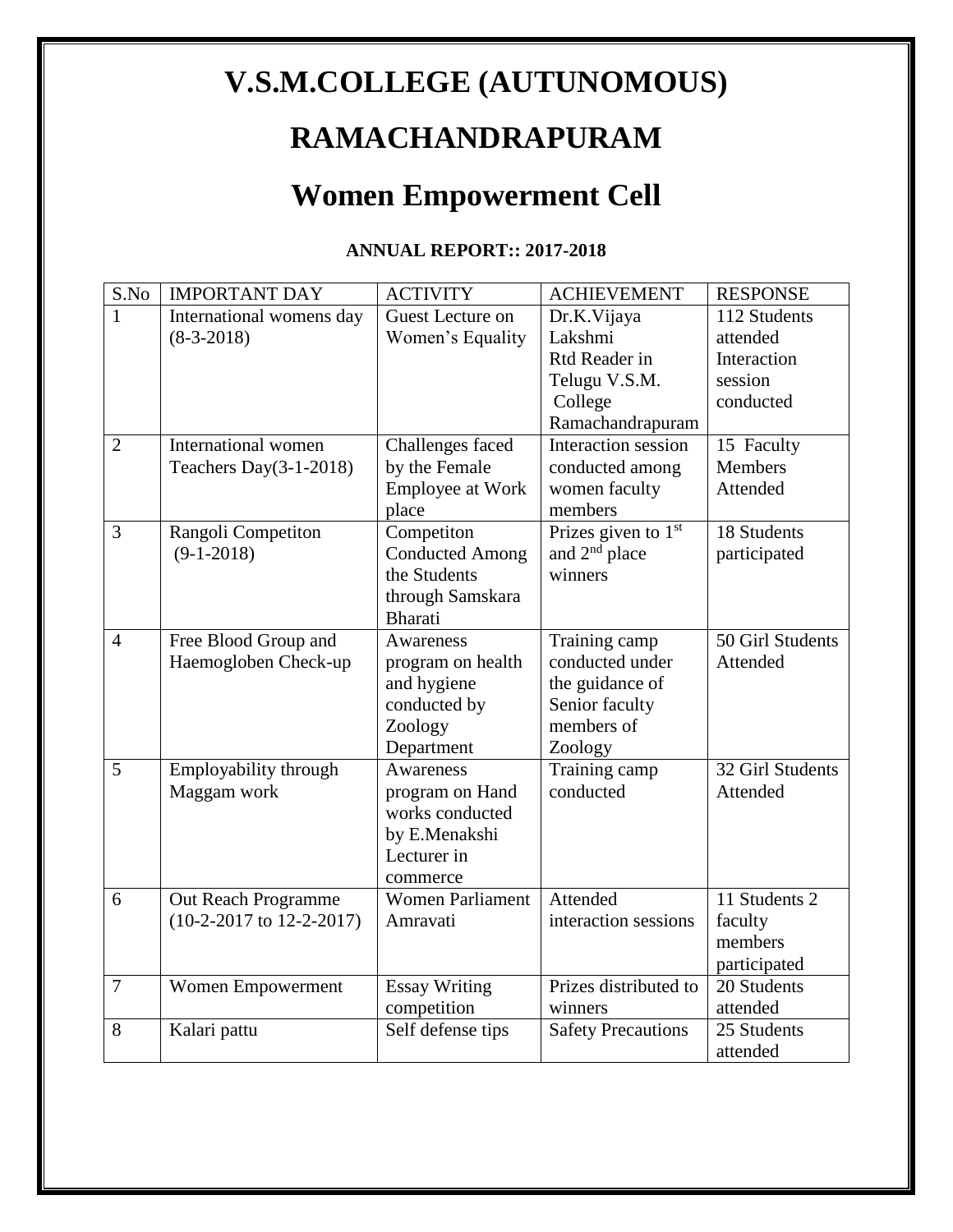# **V.S.M.COLLEGE(AUTUNOMOUS)**

### **RAMACHANDRAPURAM**

### **Women Empowerment Cell**

#### **ANNUAL REPORT:: 2018-2019**

| S.No           | <b>IMPORTANT DAY</b>      | <b>ACTIVITY</b>         | <b>ACHIEVEMENT</b>        | <b>RESPONSE</b>        |
|----------------|---------------------------|-------------------------|---------------------------|------------------------|
| $\mathbf{1}$   | International womens day  | Guest Lecture on        | Dr. Vadrevu. Veera        | 98 Students            |
|                | $(8-3-2019)$              | Acts and                | Lakshmi Devi. Rtd         | attended               |
|                |                           | Facts of Women          | Reader in Telugu          | Interaction            |
|                |                           | Autonomy                | P.V.R. Trust              | session                |
|                |                           |                         | College Kakinada          | conducted              |
| $\overline{2}$ | International women       | Challenges faced        | Interaction session       | 22 Faculty             |
|                | Teachers Day $(3-1-2019)$ | by the Female           | conducted among           | <b>Members</b>         |
|                |                           | <b>Employee at Work</b> | women faculty             | Attended               |
|                |                           | place                   | members                   |                        |
| 3              | Rangoli Competiton        | Competiton              | Prizes given to $1st$     | 25 Students            |
|                | $(11-1-2019)$             | <b>Conducted Among</b>  | and $2nd$ place           | participated           |
|                |                           | the Students            | winners                   |                        |
|                |                           | through Samskara        |                           |                        |
|                |                           | <b>Bharati</b>          |                           |                        |
| $\overline{4}$ | Mehendi, Beauty Tips      | Training was            | Training camp             | <b>50Girl Students</b> |
|                | $(2-01-2019)$             | conducted on            | conducted                 | Benefitted             |
|                |                           | Mehendi, Beauty         |                           |                        |
|                |                           | <b>Tips</b>             |                           |                        |
|                |                           |                         |                           |                        |
| 5              | Awareness Programme on    | Awareness               | Awareness                 | 36 students            |
|                | Hygenic and Style of      | Programme               | Programme                 | participatead          |
|                | Living in Puberty Age     |                         |                           |                        |
|                | $(11-12-2018$ to 09-01-   |                         |                           |                        |
|                | 2019)                     |                         |                           |                        |
| 6              | Debate on Importance of   | Debate                  | Prizes distributed to     | 52 Students            |
|                | the Empowerment of        |                         | winners                   | attended               |
|                | Women in the Society      |                         |                           |                        |
|                | $(05-10-2018)$            |                         |                           |                        |
| $\overline{7}$ | Kalaripattu Self Defense  | Self defense tips       | <b>Safety Precautions</b> | 34 Students            |
|                | <b>Programme Training</b> |                         |                           | attended               |
|                | (04-02-2019 to 16-02-     |                         |                           |                        |
|                | 2019)                     |                         |                           |                        |